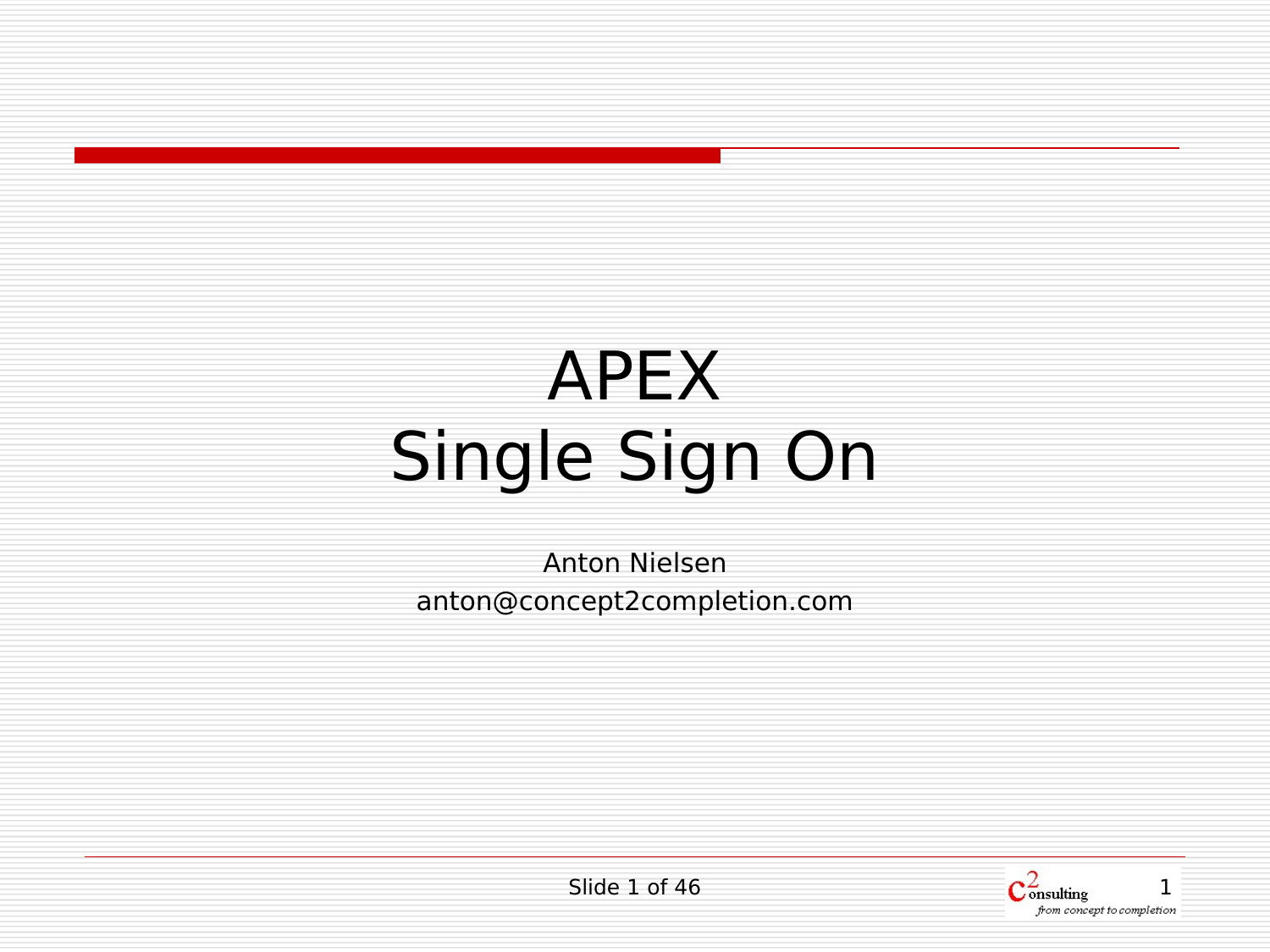## Who am I?

- □ Software Developer / Technical Architect
	- Started first software company in 1981
- Worked on Oracle Platform since 1990
- Worked for Oracle USA for 10 years as a Technical Director
- □ Founded C2 Consulting in 2005

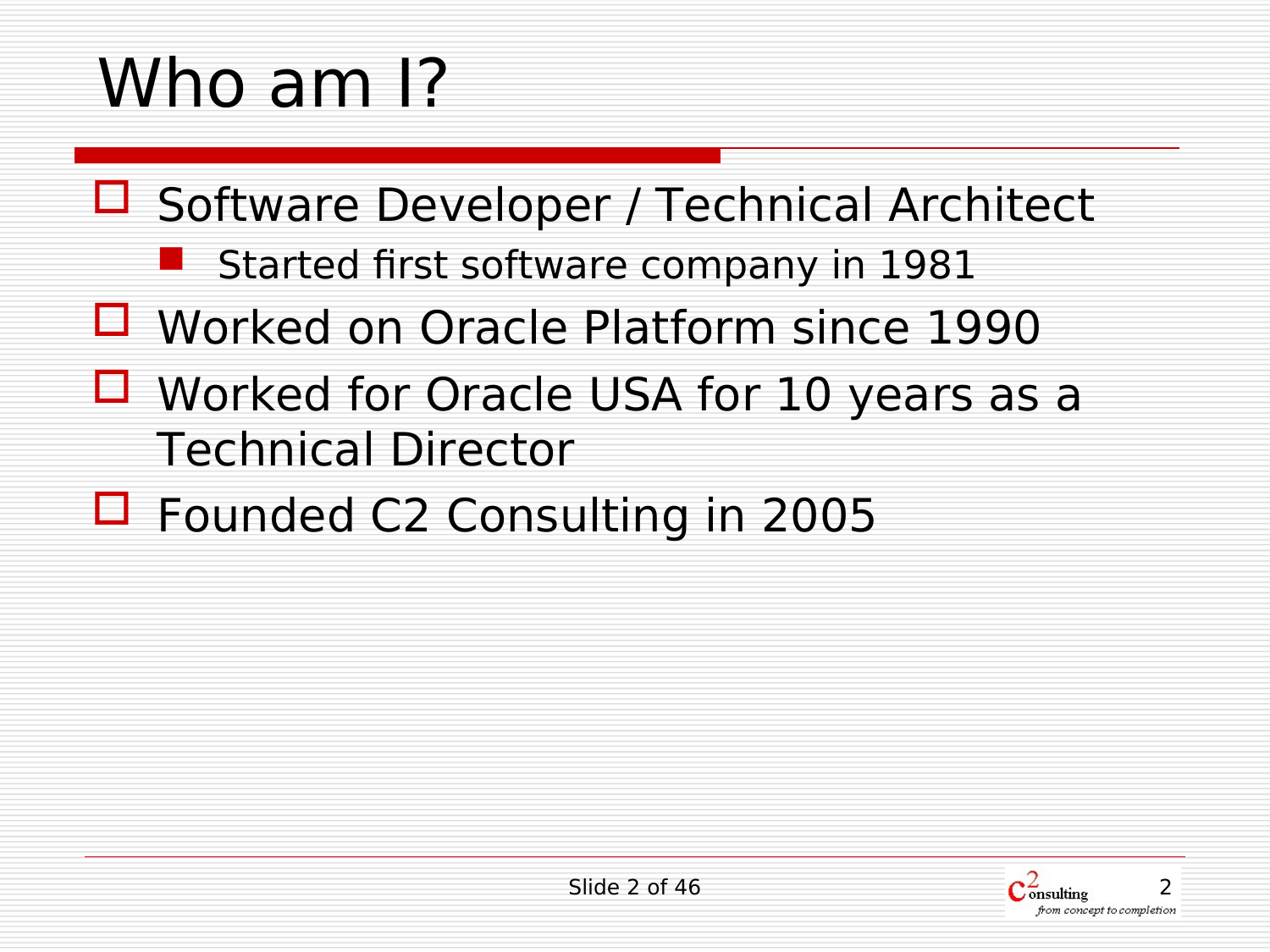## Who you are?

#### □ Brief Introductions

- Experience
- ApEx, SQL, PL/SQL, Java, Dev Suite Experience
- **Notable 19 What are you looking forward in this** training session

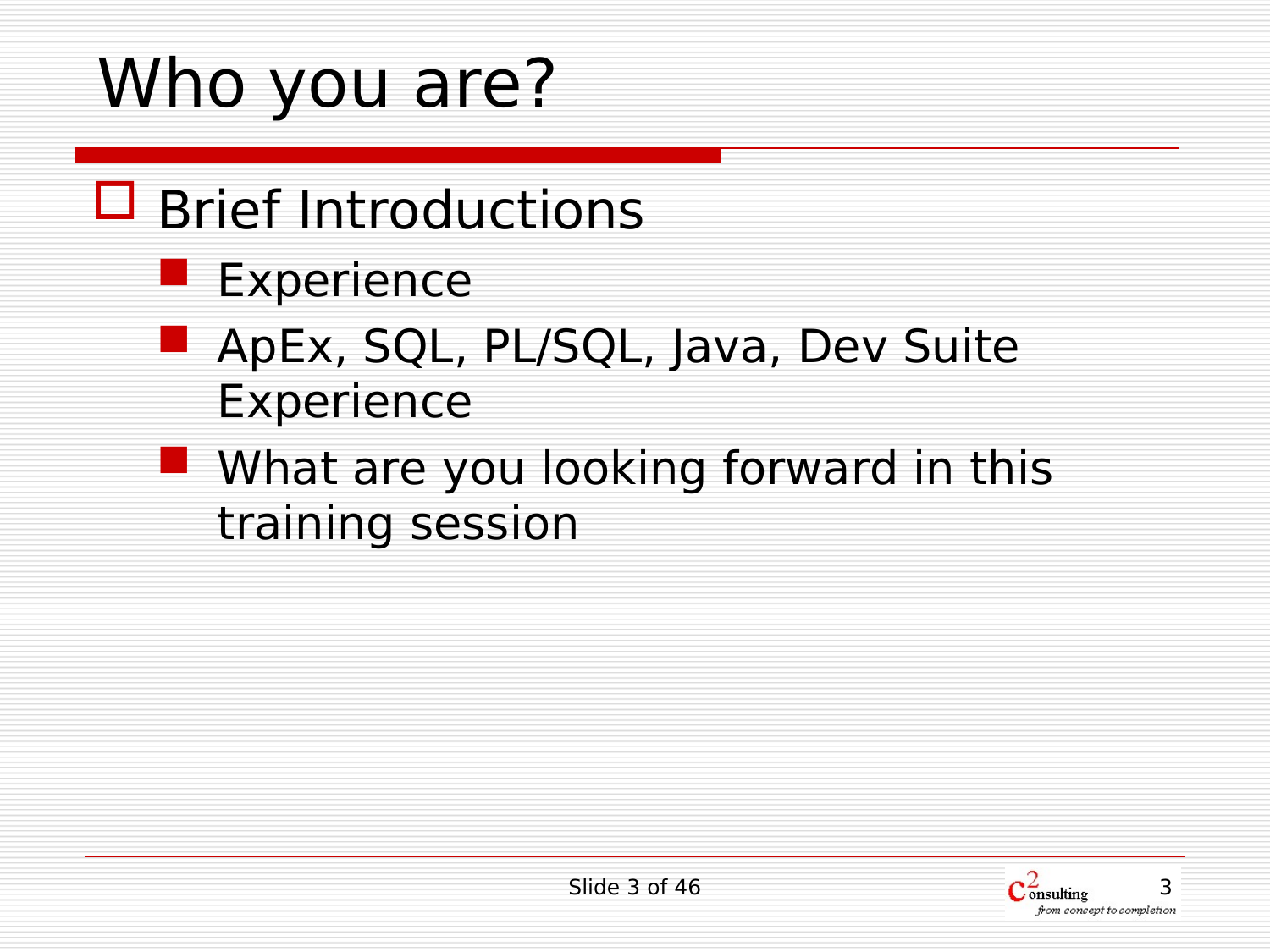#### Presentation Style

#### □ Avoiding PowerPointLessNess

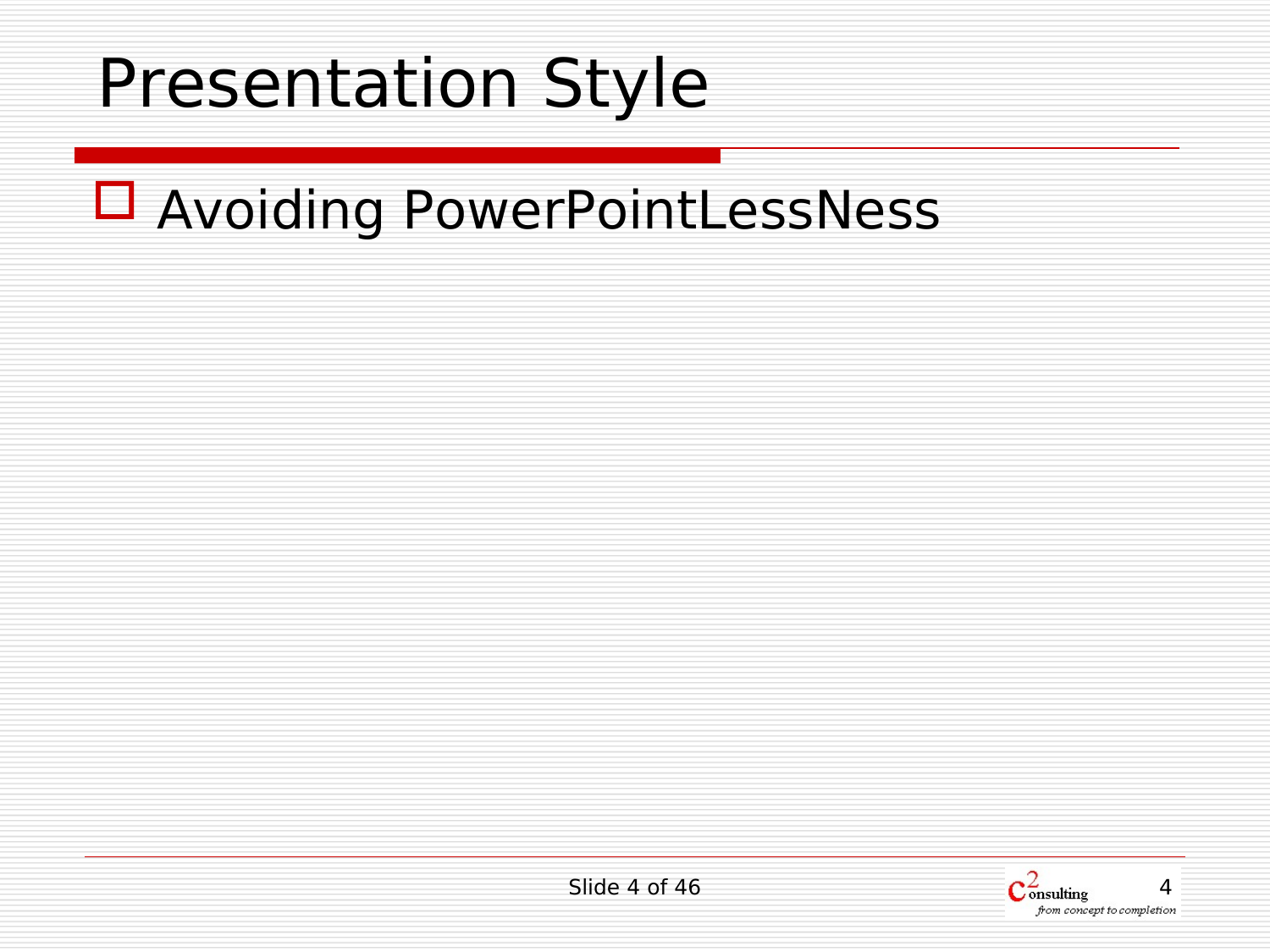### What is Authentication?

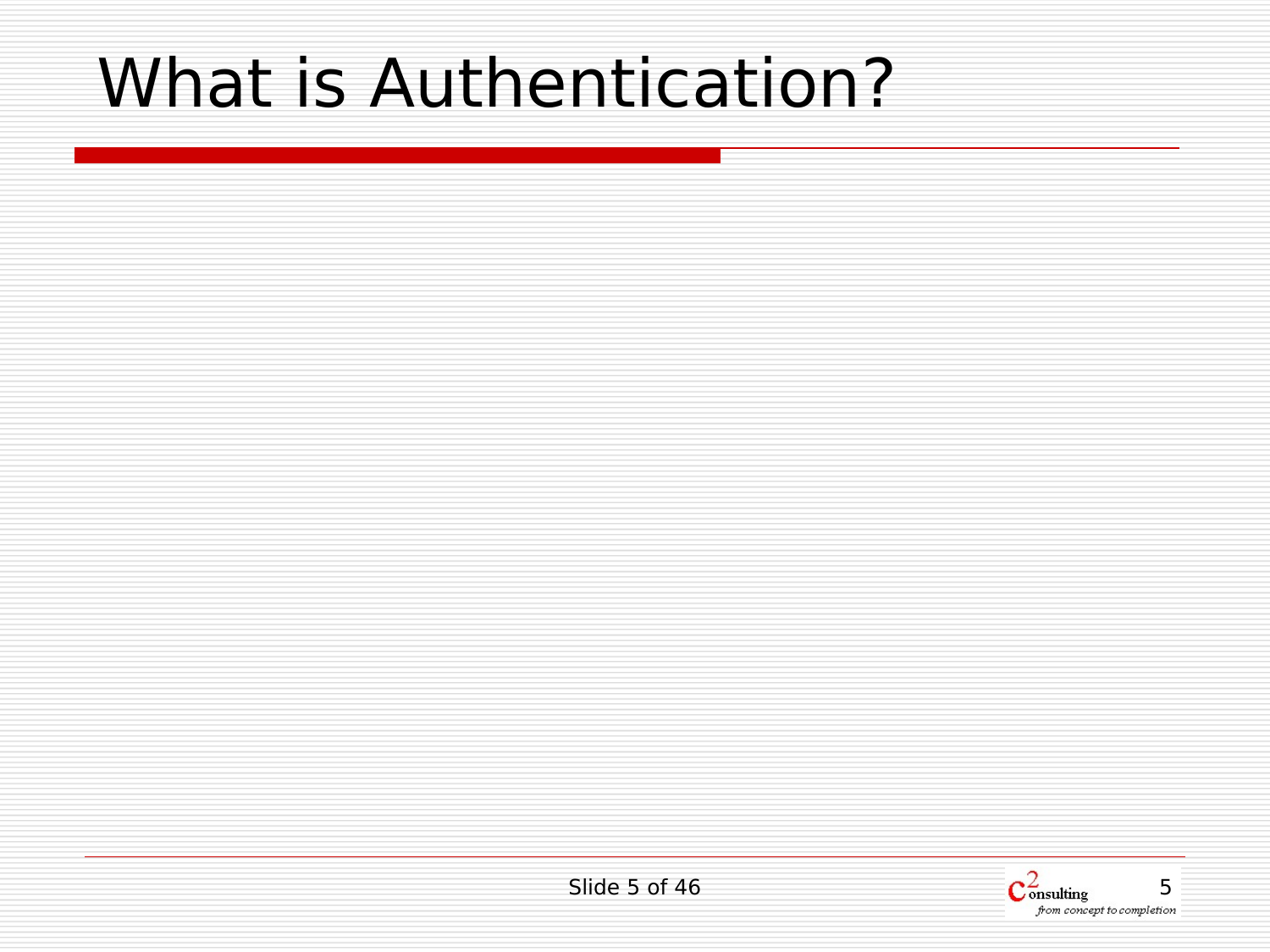#### Demonstration

#### Log In to apex.oracle.com

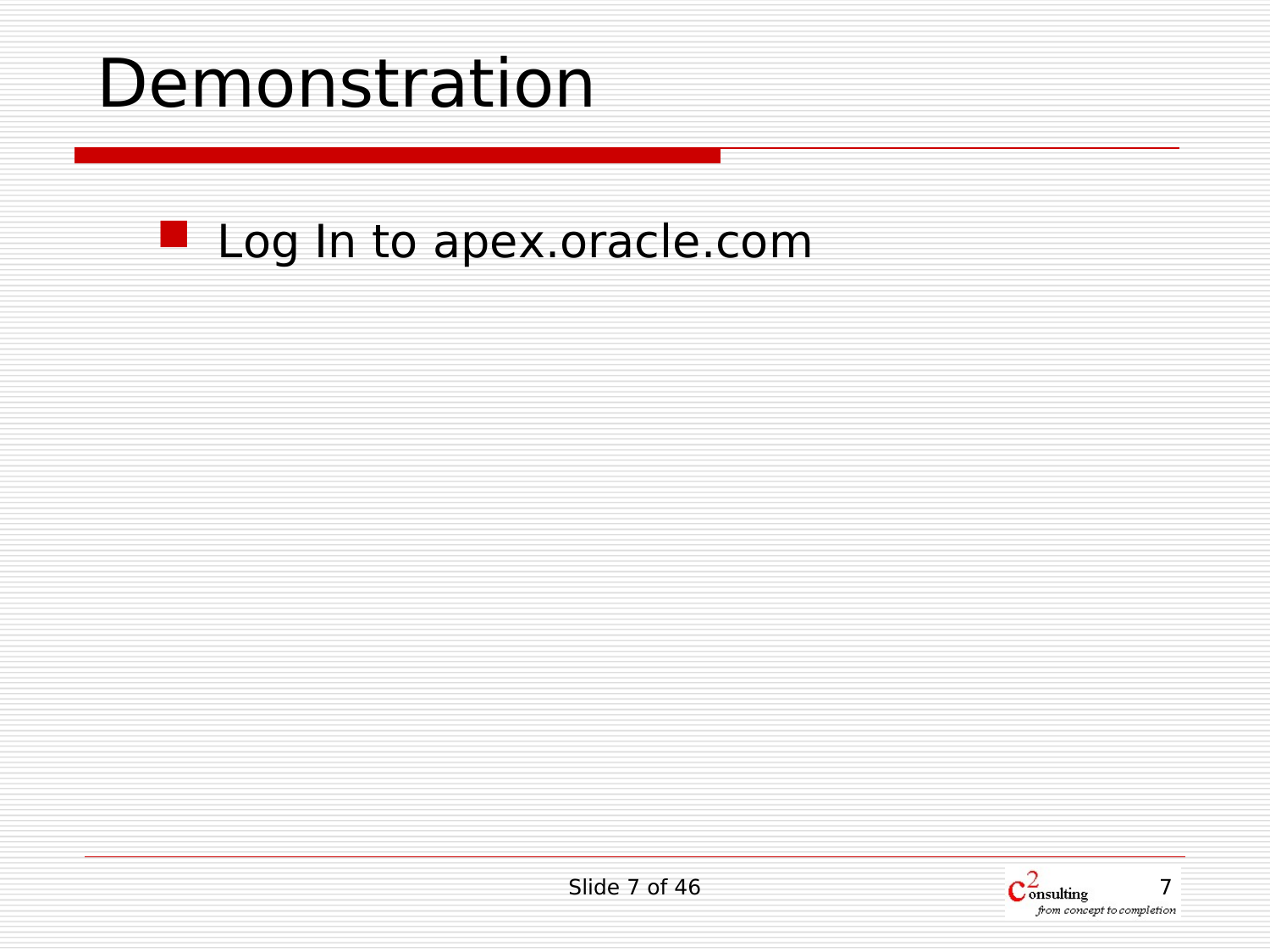### Go to another APEX application

#### http://apex.oracle.com/pls/apex/f?p=41926:1

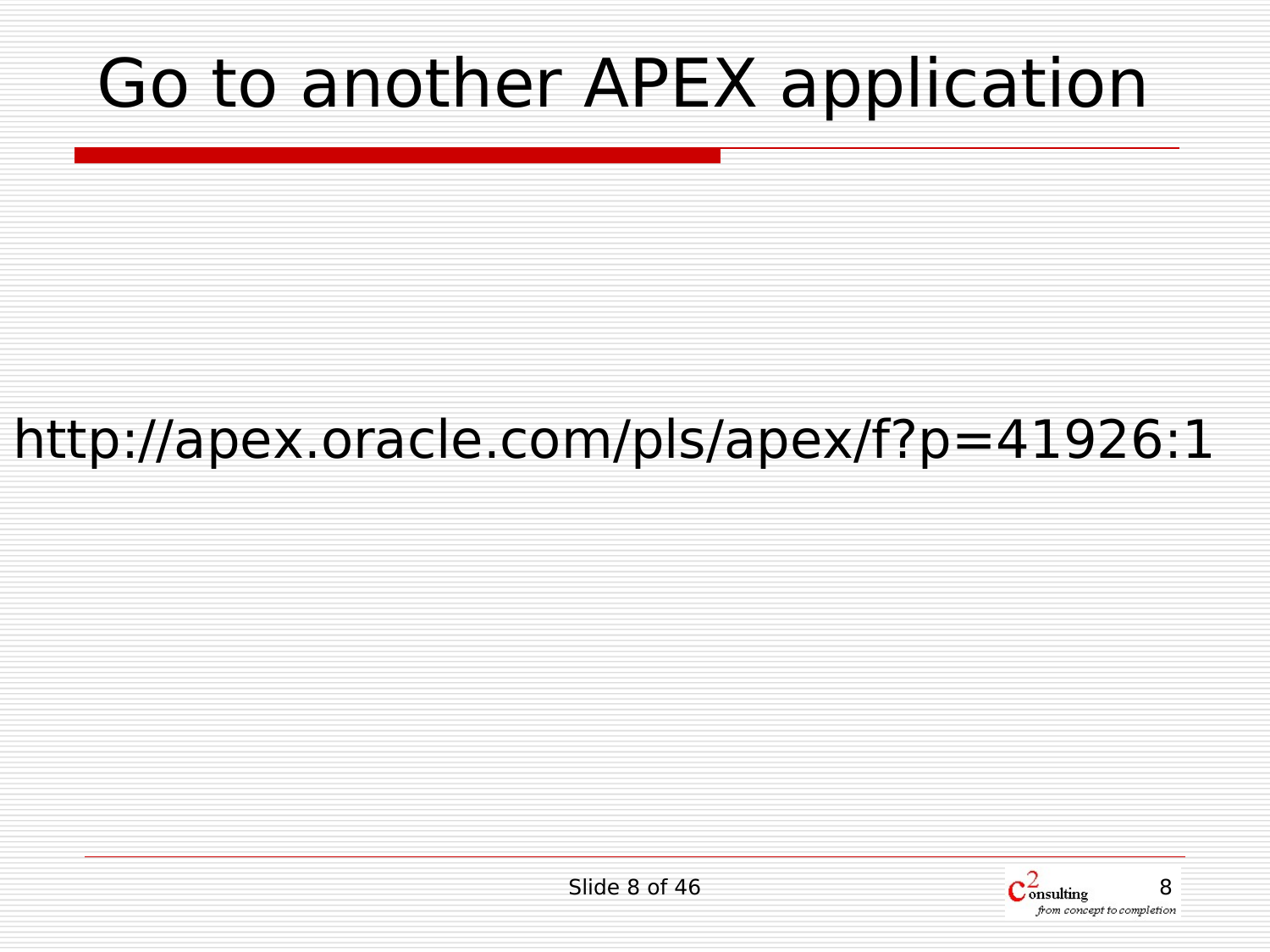### Partner Applications within Same Workspace

- $\square$  Same cookie name
- Pass Session ID
- $\Box$  Just like the APEX Builder

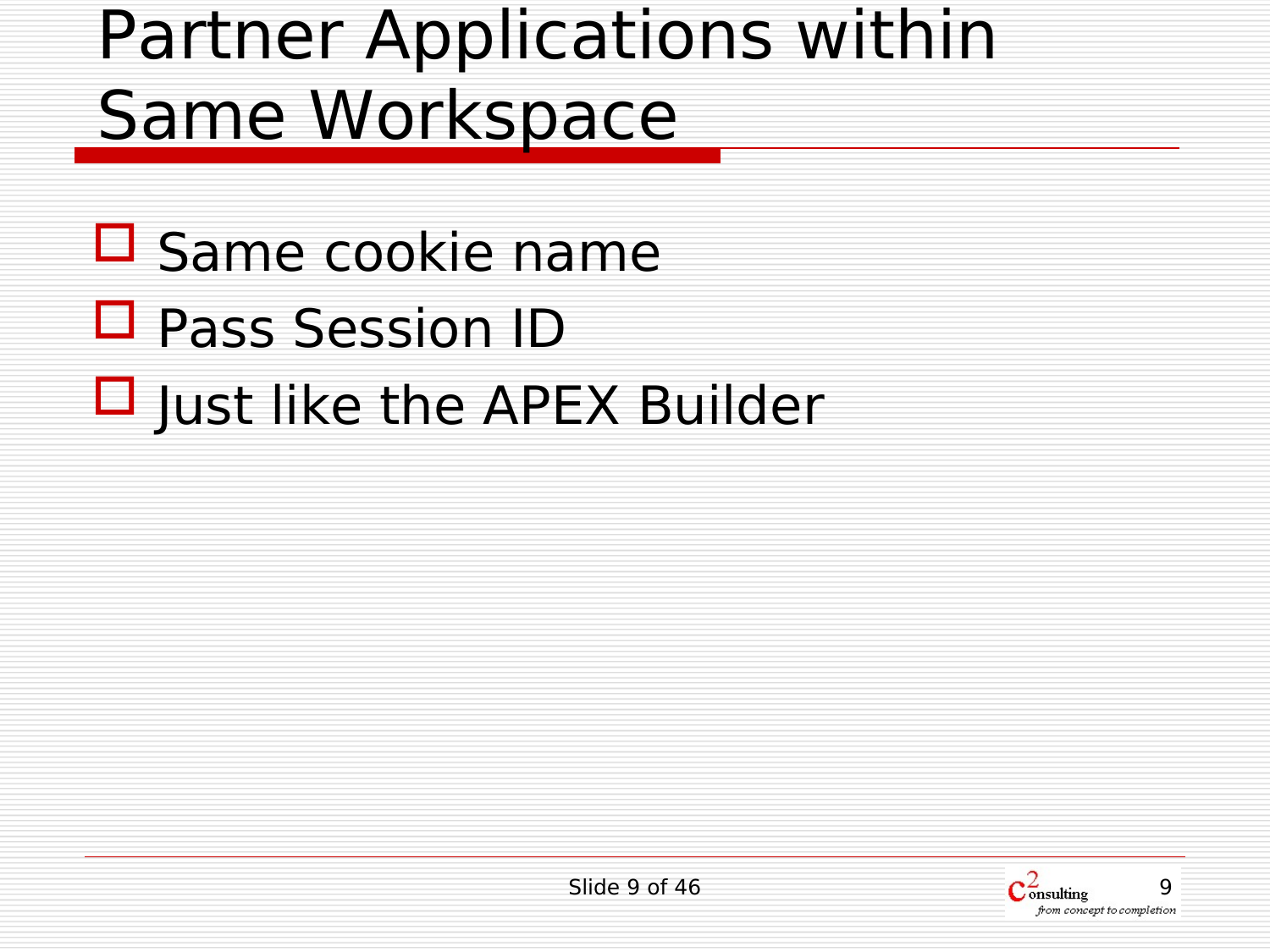### Other Partner Applications

- □ Different Workspaces
- D Different Servers
- $\Box$  Sharepoint to APEX
- $\Box$  EBS to APEX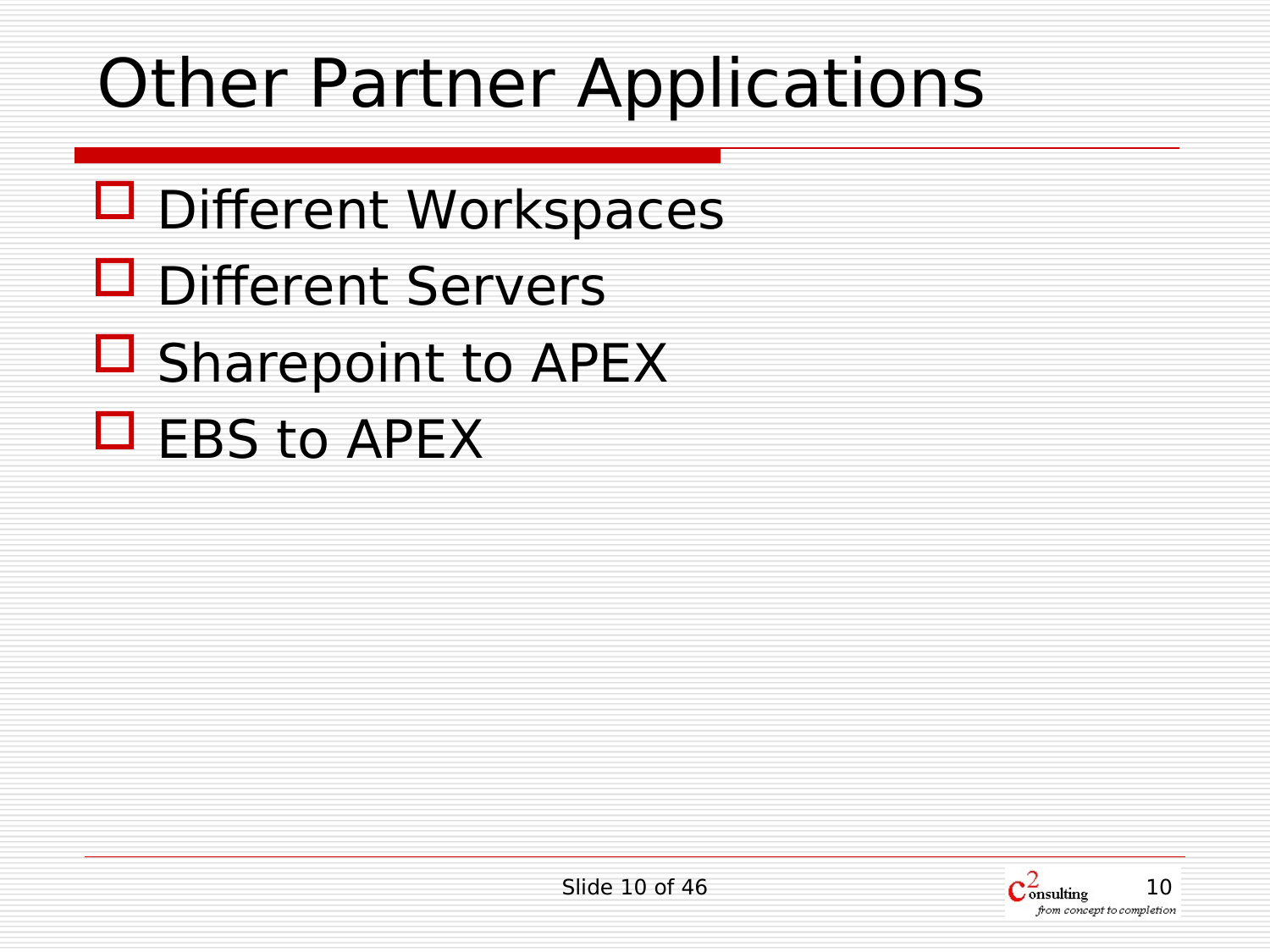# Building Trust

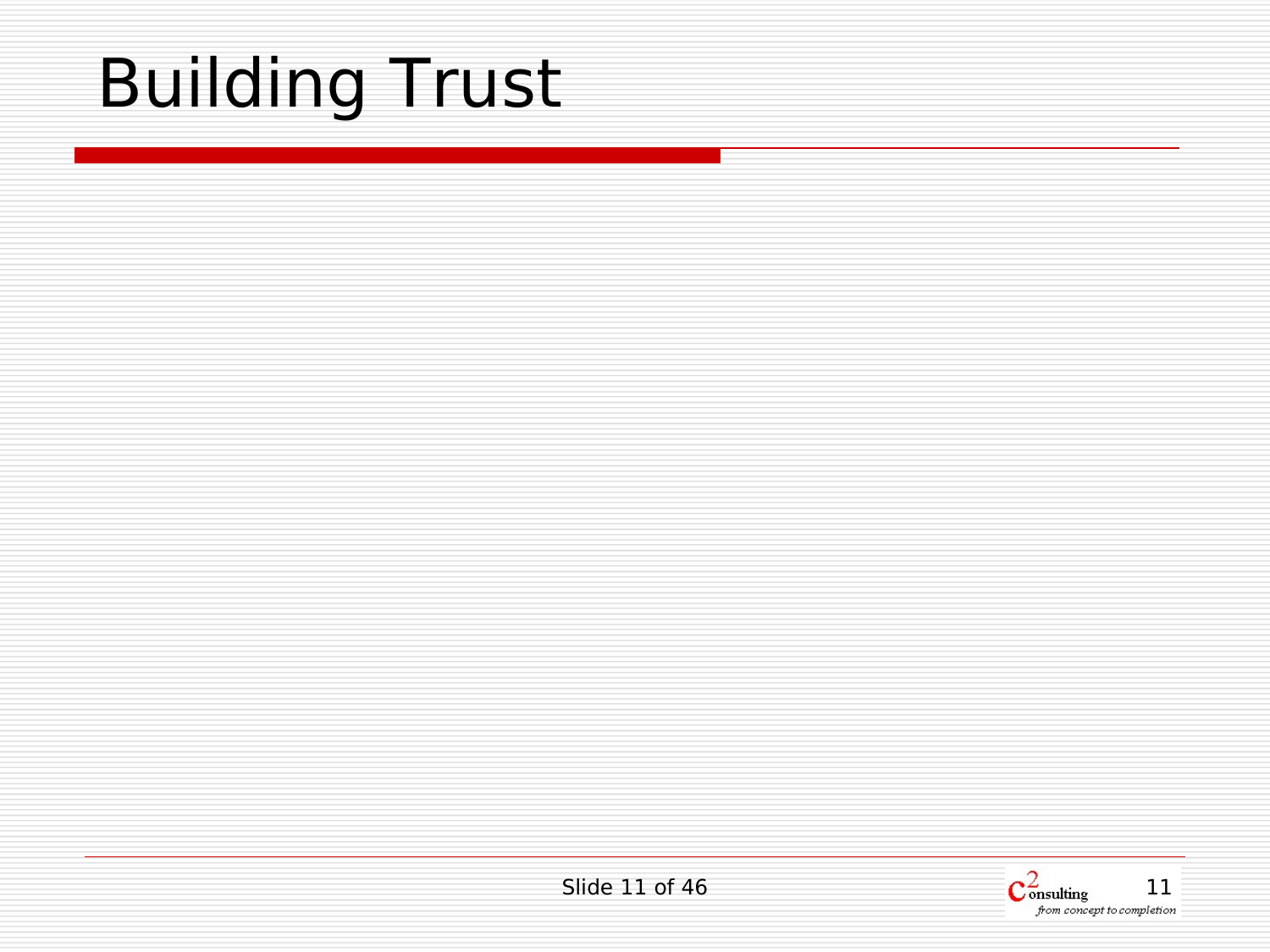### Separation of Powers



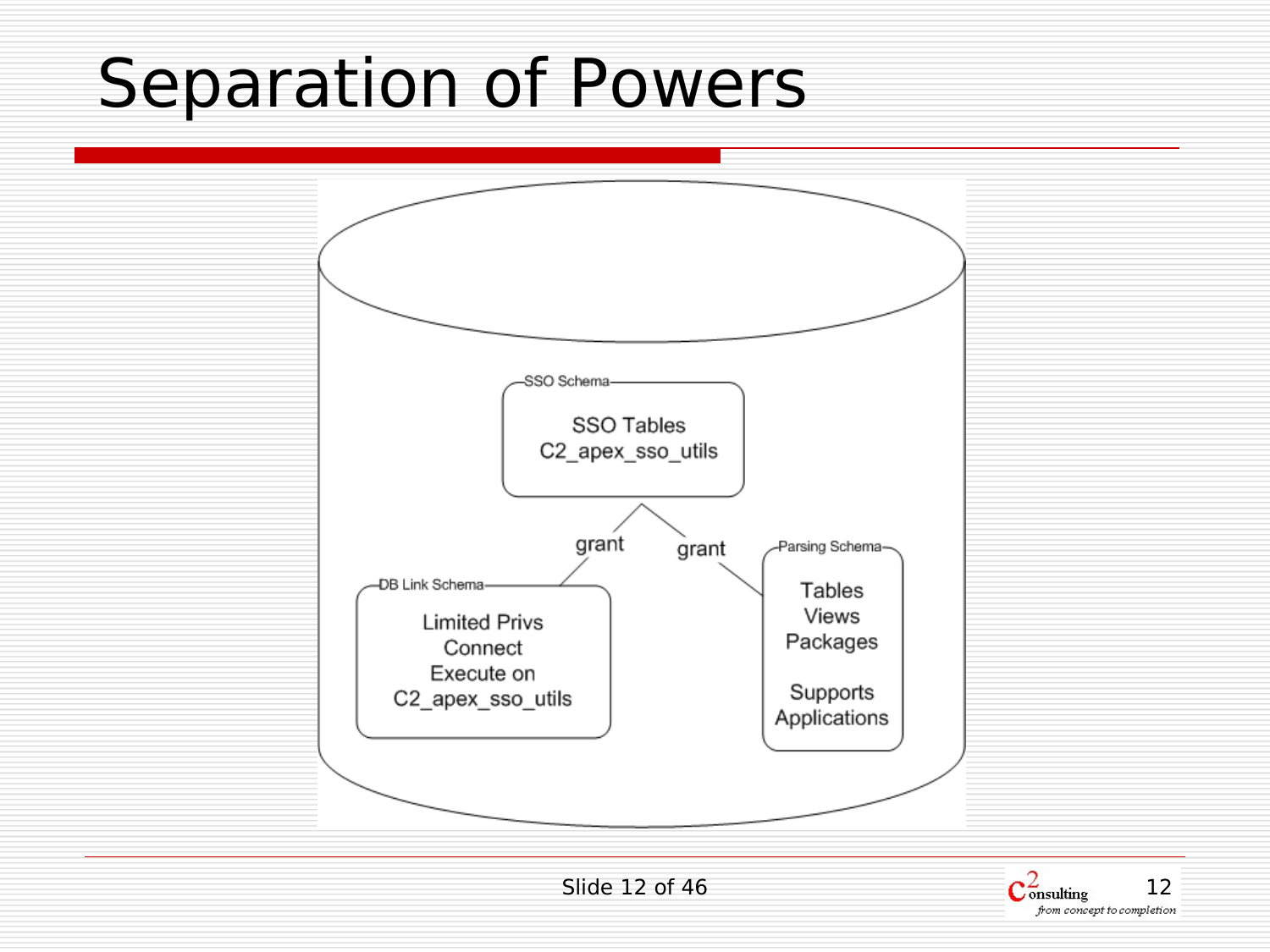#### Partner



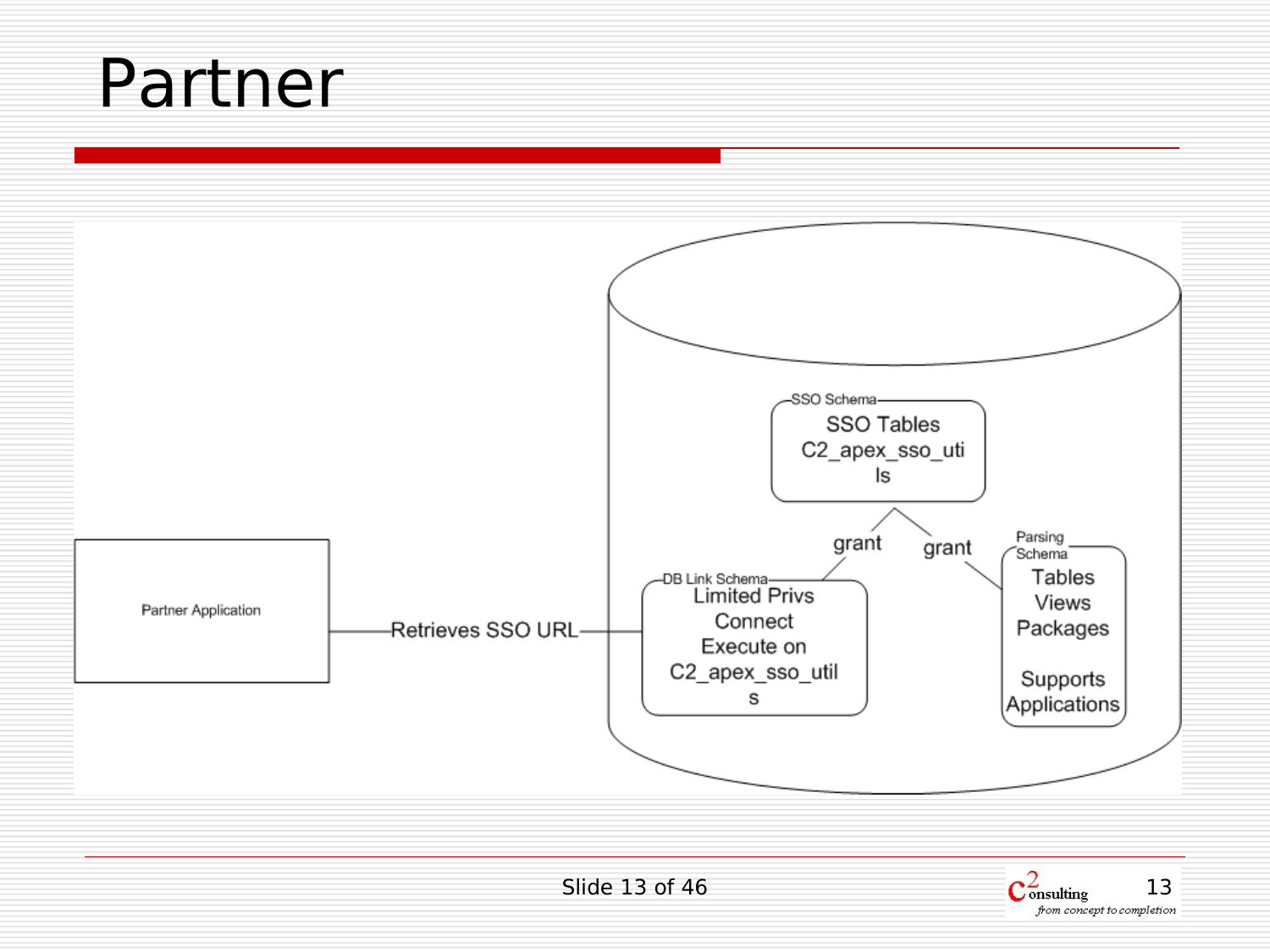

#### http://concept2completion.com/i/sso.zip